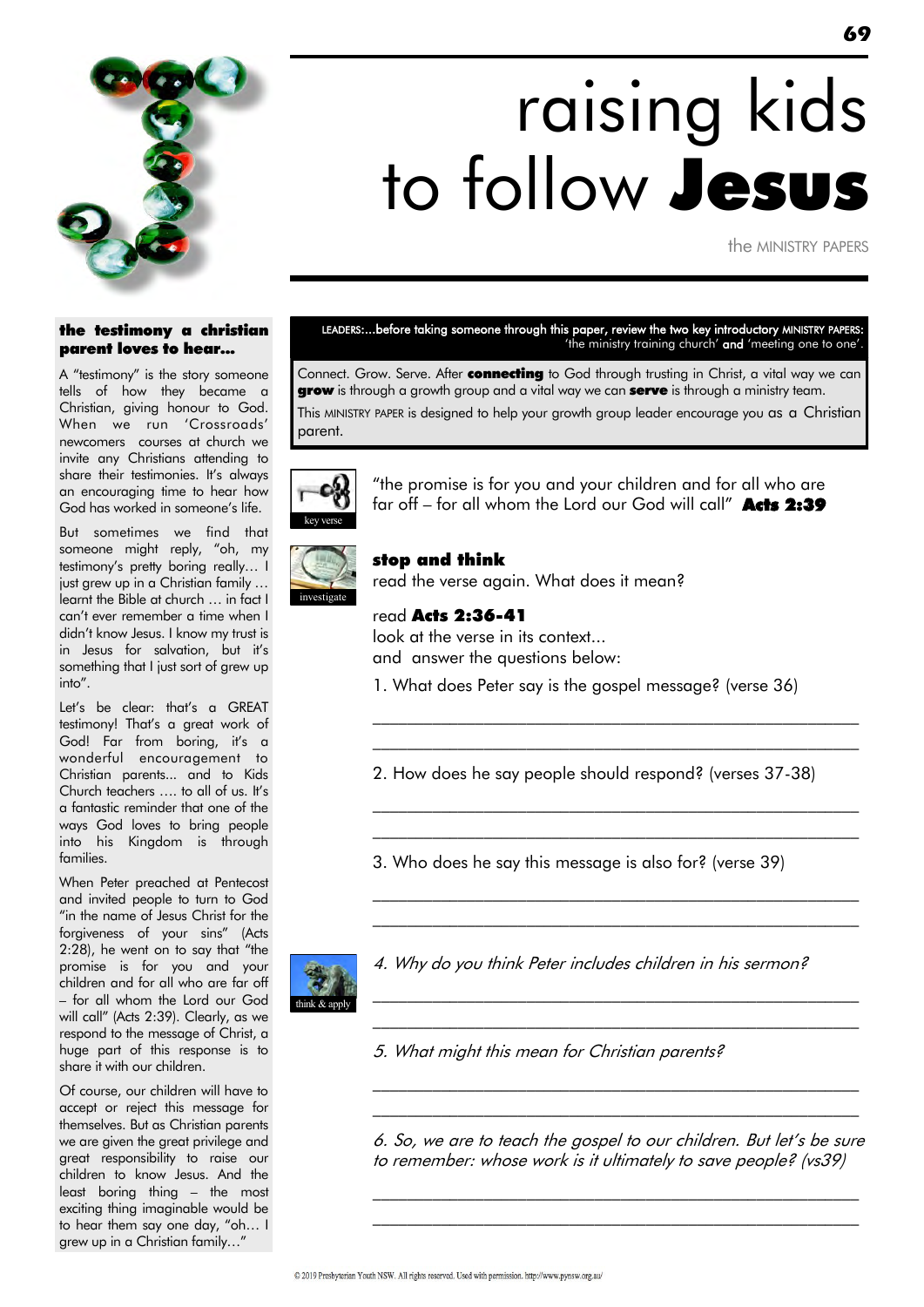## the role of the bible

But as for you, continue in what you have learned and have become convinced of, because you know those from whom you learned it, and how from infancy you have known the holy Scriptures, which are able to make you wise for salvation through faith in Christ Jesus. All Scripture is God-breathed and is useful for teaching, rebuking, correcting and training in righteousness, so that the man of God may be thoroughly equipped for every good work. 2 Timothy 3:15-17



1. When did Timothy learn the Scriptures?

2. Who taught him the Scriptures? (see 2 Timothy 1:5)

 $\mathcal{L}_\text{max}$  and the contract of the contract of the contract of the contract of the contract of the contract of

\_\_\_\_\_\_\_\_\_\_\_\_\_\_\_\_\_\_\_\_\_\_\_\_\_\_\_\_\_\_\_\_\_\_\_\_\_\_\_\_\_\_\_\_\_\_\_\_\_\_\_\_\_\_\_\_\_

 $\mathcal{L}_\text{max}$  and the contract of the contract of the contract of the contract of the contract of the contract of  $\mathcal{L}_\text{max}$  and the contract of the contract of the contract of the contract of the contract of the contract of  $\mathcal{L}_\text{max}$  and the contract of the contract of the contract of the contract of the contract of the contract of

 $\mathcal{L}_\text{max}$  and the contract of the contract of the contract of the contract of the contract of the contract of  $\mathcal{L}_\text{max}$  and the contract of the contract of the contract of the contract of the contract of the contract of \_\_\_\_\_\_\_\_\_\_\_\_\_\_\_\_\_\_\_\_\_\_\_\_\_\_\_\_\_\_\_\_\_\_\_\_\_\_\_\_\_\_\_\_\_\_\_\_\_\_\_\_\_\_\_\_\_

3. Why is the Bible so important to teach our children?



4. How can you make the Bible more a part of family life?



## picture this...

Pictures or craft projects often make it easier to understand and remember what we learn. Building up a collection of visual reminders of what you've learnt in the Bible together can be really helpful. Display them where the



whole family will see them regularly. How about near the breakfast table, on the fridge or on the kitchen door?

## a few ideas:

- Children draw a picture based on a Bible story
- Write out a memory verse (and test each other)
- Make a list of things to thank God for
- Put up some key words from the Bible theme

## other ideas for family Bible reading:

- Go for a walk and ask the children to notice things they can thank and praise God for. Read Psalm 19 when you get back.
- Invite another family for a meal, and to read the Bible together. Read Mark 10:13-16. The children could make a poster based on the passage.
- Link a family outing with a Bible passage. Perhaps a picnic (while you're there read about the feeding of the 5000 in John 6), a boat trip (Jesus calming the storm in Mark 4:35-41) or star-gazing (God's promise to Abraham in Genesis 15:1-6).



## "you brush your teeth"

Reading the Bible is like cleaning your teeth. It's something we all do every day because we believe it's good for us, and it doesn't take too long. Just like brushing your teeth, reading the Bible every day is a great habit to get into – and with far greater life-changing benefits than stopping your teeth from rotting! It's a life-giving habit we'll want our children to grow up with.

It's great to read the Bible together as a family every day if you can. We get to know God better as we read his Word. So, just like with any friendship, we want to meet with God regularly to get to know him more.

Of course, don't panic if it doesn't happen some days. Keep at it! The important thing is to help your children get into a habit of reading the Bible for themselves – and that they see that regular Bible reading is important to you as well. And there are some great resources around to help us …

‗Table Talk' is a book of daily Bible notes for families to use together. It is suitable for families with children aged four years or older.



'Table Talk' forms the basis for a short Bible time--maybe even just five minutes at the breakfast or dinner table--for the family to do together. It begins with a simple discussion starter or activity that leads into a short Bible reading. This is followed by a few questions and a suggestion for prayer.

Table Talk comes with 'eXplore The Bible' (XTB) notes that older children can do themselves, based on the same passages (see back page for how to order).

## a kid's song

#### Oh…

The best book to read is the Bible The best book to read is the Bible If you read it every day It will help you on your way

Oh… The best book to read is the Bible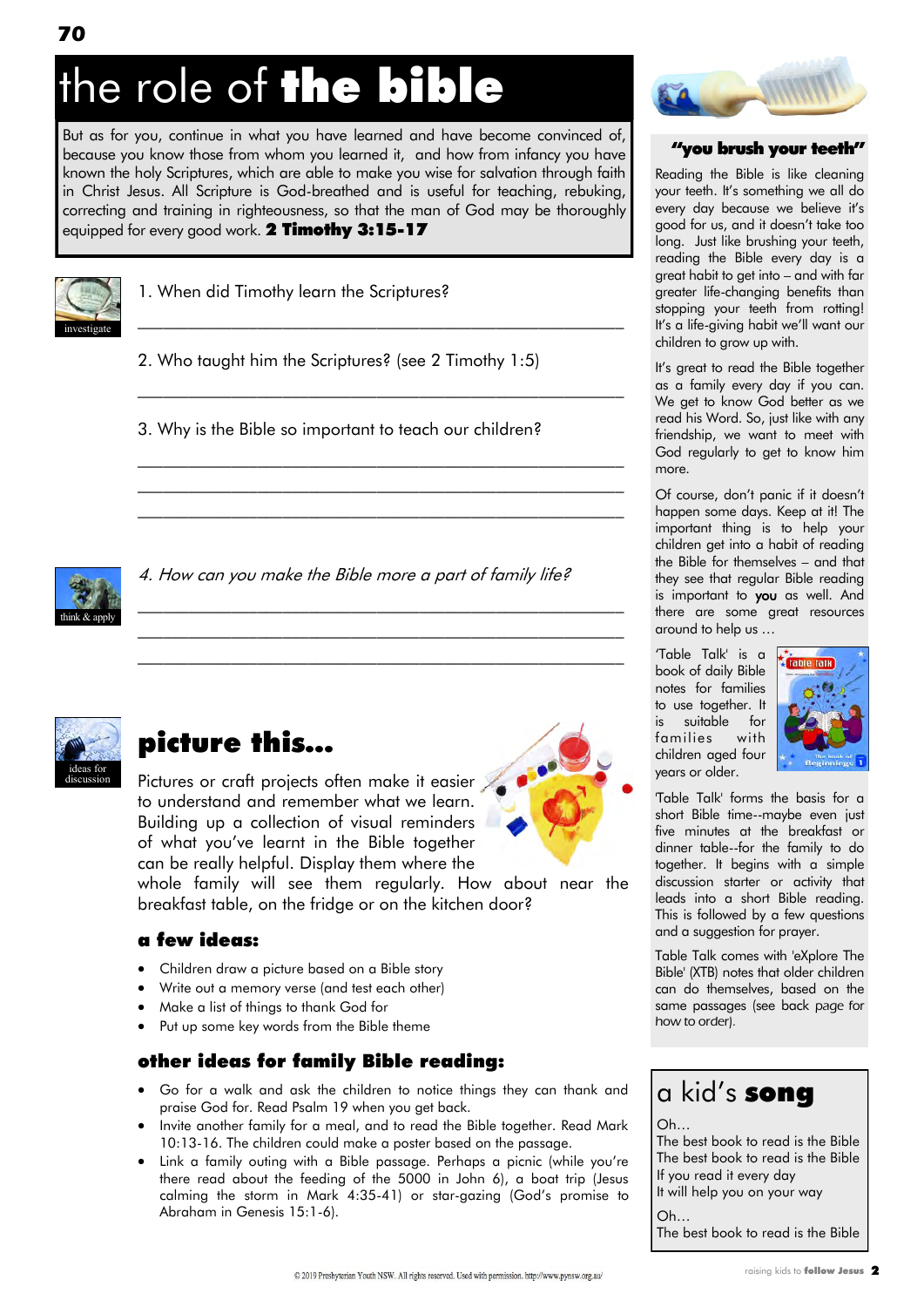## one family's story…

We're really challenged by the need to think through how we're raising our kids to follow Jesus. When the children were very young we made certain commitments about raising them as followers of Jesus, but it's easier said than done! You get so busy just feeding them, clothing them, looking after them, that it's easy to forget the thing that matters most – teaching them about God. Suddenly they're growing up and it's time to really stop and take some time out to think through what we're doing!

The first thing we're trying to address is our own walk with God and learning from his Word. Apart from church each Sunday, getting along to Bible Study each week to learn and share with other parents has been one vital source of input. We're also trying to read the Bible together and pray together each morning as a couple. Even if it's only for ten minutes it's so important to do. And if we miss a morning – or get off track with it for a while – we know we just need to get back at it again!

Then there's having a regular time of Bible reading and prayer together as a family. One of the big challenges here is to keep adjusting as the kids get older. When the kids were pre-school age an individual Bible story seemed best. But now the kids are school age something together as a family is possible. We'll be aiming for once or twice a week at this stage but hopefully it will grow to being each night.

And that's just some of the issues to think through! There's also things like making use of other resources around like Christian kids music – which we find helps the kids learn a lot of scripture. Fellowship with other families – having Christian friends and mentors – is vital too.

Raising kids to follow Jesus is a big challenge but we thank God, knowing that it's a privilege too – and that he gives us the strength.



psalm 75 verse 1

Psalm seventy five: verse one We give thanks to you Oh God We give thanks to you We give thanks to you Oh God We give thanks to you Psalm seventy five: verse one

## the role of **prayer**

Do not be anxious about anything, but in everything, by prayer and petition, with thanksgiving, present your requests to God. And the peace of God, which transcends all understanding, will guard your hearts and your minds in Christ Jesus. Philippians 4:6-7



1. What might cause us anxiety in life? As parents?

2. Why is prayer so important as we raise our children?

\_\_\_\_\_\_\_\_\_\_\_\_\_\_\_\_\_\_\_\_\_\_\_\_\_\_\_\_\_\_\_\_\_\_\_\_\_\_\_\_\_\_\_\_\_\_\_\_\_\_\_\_\_\_\_\_\_  $\mathcal{L}_\text{max}$  and the contract of the contract of the contract of the contract of the contract of the contract of \_\_\_\_\_\_\_\_\_\_\_\_\_\_\_\_\_\_\_\_\_\_\_\_\_\_\_\_\_\_\_\_\_\_\_\_\_\_\_\_\_\_\_\_\_\_\_\_\_\_\_\_\_\_\_\_\_

\_\_\_\_\_\_\_\_\_\_\_\_\_\_\_\_\_\_\_\_\_\_\_\_\_\_\_\_\_\_\_\_\_\_\_\_\_\_\_\_\_\_\_\_\_\_\_\_\_\_\_\_\_\_\_\_\_ \_\_\_\_\_\_\_\_\_\_\_\_\_\_\_\_\_\_\_\_\_\_\_\_\_\_\_\_\_\_\_\_\_\_\_\_\_\_\_\_\_\_\_\_\_\_\_\_\_\_\_\_\_\_\_\_\_ \_\_\_\_\_\_\_\_\_\_\_\_\_\_\_\_\_\_\_\_\_\_\_\_\_\_\_\_\_\_\_\_\_\_\_\_\_\_\_\_\_\_\_\_\_\_\_\_\_\_\_\_\_\_\_\_\_

 $\mathcal{L}_\text{max}$  and the contract of the contract of the contract of the contract of the contract of the contract of  $\mathcal{L}_\text{max}$  and the contract of the contract of the contract of the contract of the contract of the contract of  $\mathcal{L}_\text{max}$  and the contract of the contract of the contract of the contract of the contract of the contract of



3. How can you make prayer more a part of family life?



## praying together...

There are heaps of ways to help each other to pray. Here are a few ideas…

- keep a note of what you've prayed in a prayer diary. Look back at it each week to see how God has answered your prayers.
- prayers don't have to be said out loud: prayers can be written, drawn, sung … written or picture prayers can be stuck on the wall as a reminder.
- get in the habit of asking God to help you understand his book the Bible – before you read it.
- you can use an object such as a book when you're praying together. Pass it to each person in turn, and they can pray if they want to. If not , they just pass it quietly on to the next person.
- "Amen" means "I agree". It's a joining in word. We say it when we agree with what has been prayed. It's a way everyone can participate in a prayer.

\_\_\_\_\_\_\_\_\_\_\_\_\_\_\_\_\_\_\_\_\_\_\_\_\_\_\_\_\_\_\_\_\_\_\_\_\_\_\_\_\_\_\_\_\_\_\_\_\_\_\_\_\_\_\_\_\_ \_\_\_\_\_\_\_\_\_\_\_\_\_\_\_\_\_\_\_\_\_\_\_\_\_\_\_\_\_\_\_\_\_\_\_\_\_\_\_\_\_\_\_\_\_\_\_\_\_\_\_\_\_\_\_\_\_ \_\_\_\_\_\_\_\_\_\_\_\_\_\_\_\_\_\_\_\_\_\_\_\_\_\_\_\_\_\_\_\_\_\_\_\_\_\_\_\_\_\_\_\_\_\_\_\_\_\_\_\_\_\_\_\_\_  $\mathcal{L}_\text{max}$  and the contract of the contract of the contract of the contract of the contract of the contract of

## the role of **example**

Follow my example, as I follow the example of Christ 1 Corinthians 11:1



1. How might this apply to a parent/child relationship?